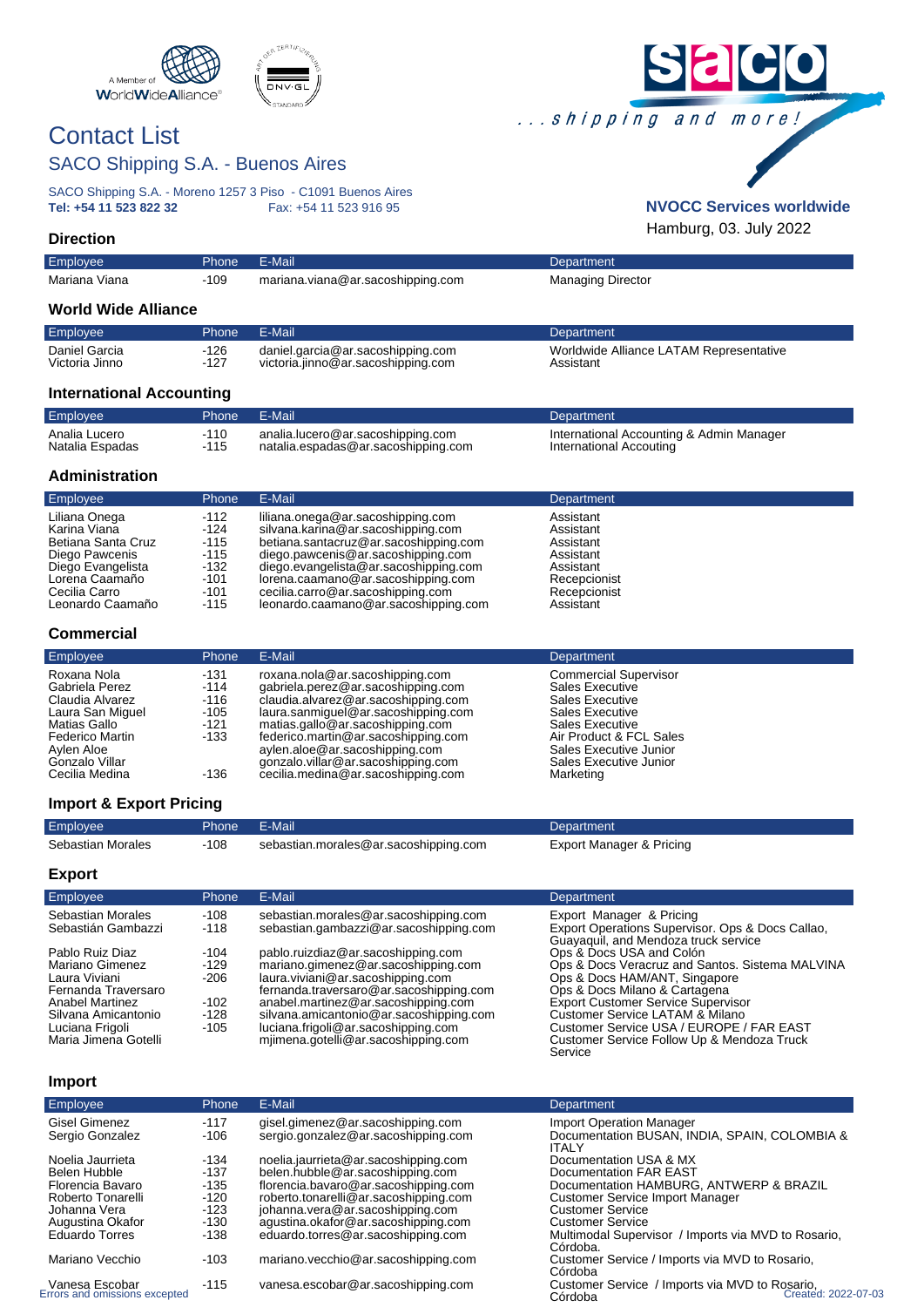Ivan Alvarado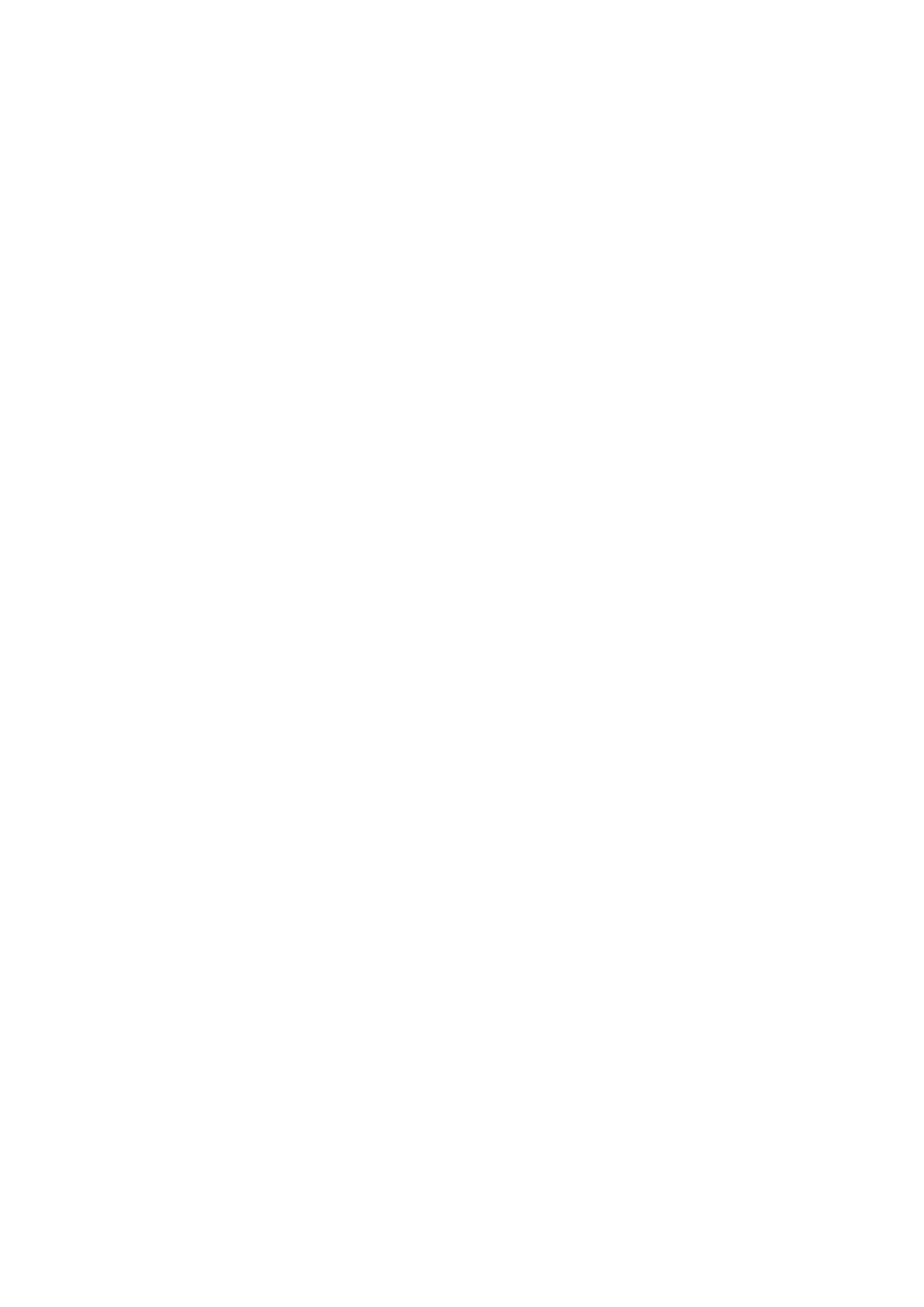cadetes@ar.sacoshipping.com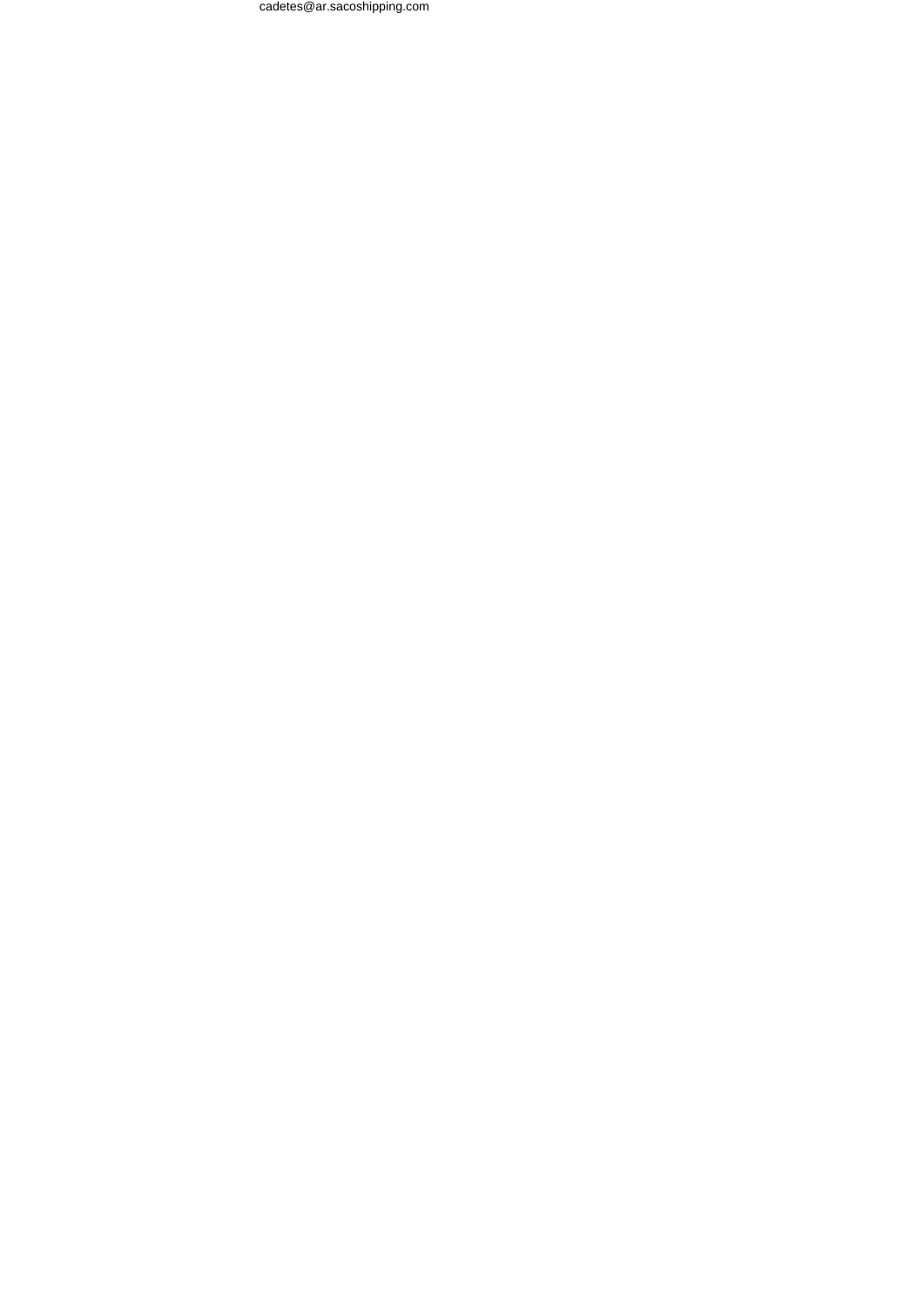Office Boy